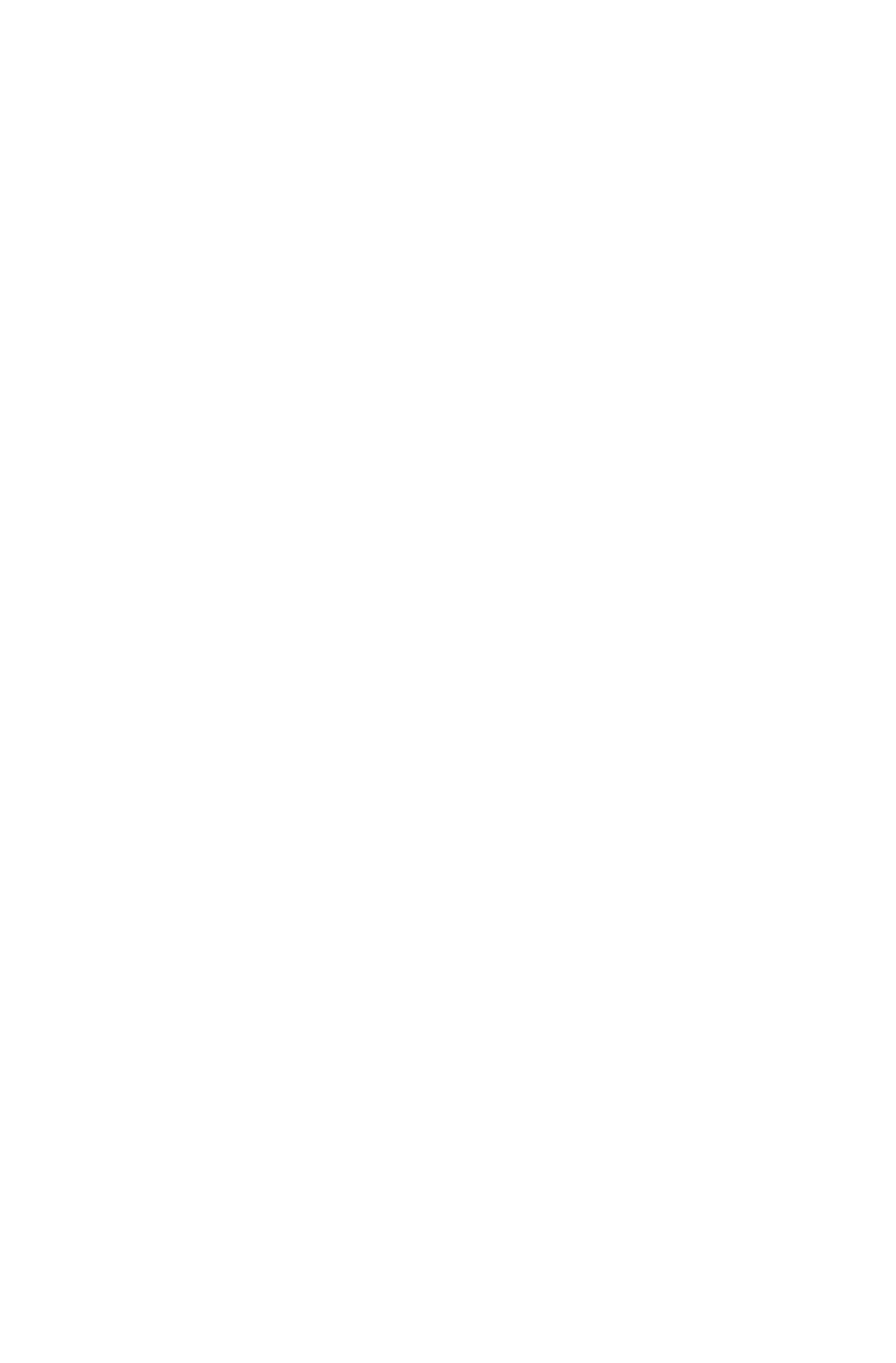# **CONTENTS**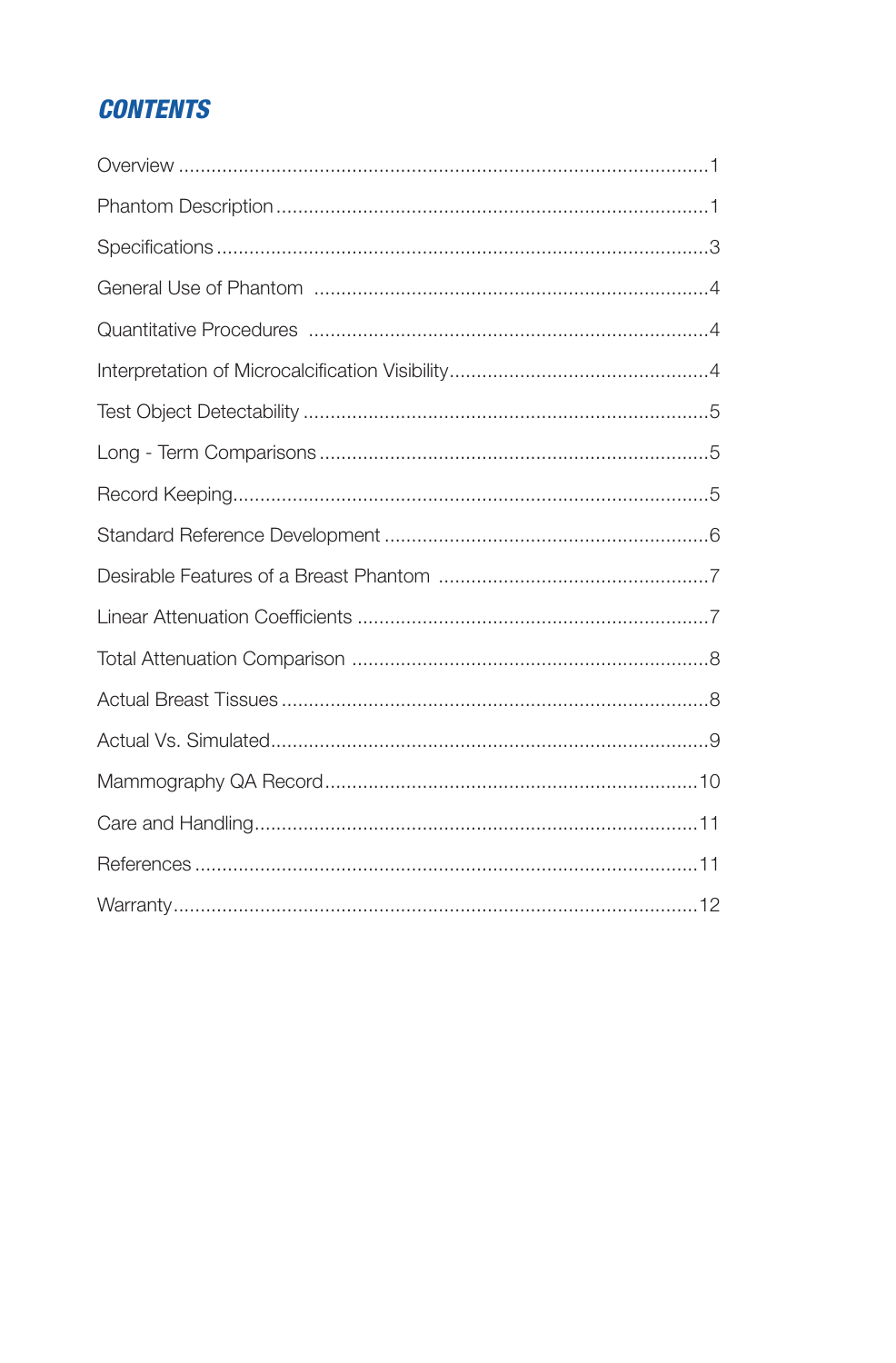#### *OVERVIEW*

The American Cancer Society and American College of Radiology have published guidelines for the screening of asymptomatic women, making over 50 million women candidates for mammography. With such a high-quantity of procedures being performed, it is critically important that simple, reliable methods be developed to assess system performance and to ensure consistent imaging.

#### *PHANTOM DESCRIPTION*

Model 011A is a tissue-equivalent, anthropomorphic phantoms designed to test performance of any mammographic system. Simulated calcifications, fibrous ducts, and tumor masses are embedded into the phantom as test objects. Test objects range in size to allow system checks at varying levels of difficulty.

CIRS resin material mimics the photon attenuation coefficients of a range of breast tissues. The average elemental composition of the mimicked tissue is based on the individual elemental compositions of adipose and glandular tissues as reported by Hammerstein.

Attenuation coefficients are calculated by using the "mixture rule" and the Photon Mass Attenuation and Energy Absorption Coefficient Table of J.H. Hubbell.

Model 011A addresses all desirable features of breast-equivalent phantoms as described by NCRP Report No. 95 p 73 (see page 7). Phantoms are realistically shaped and are designed to mimic tissue of average firm breast. Breast detail components closely simulate the radiographic properties and shapes of normal and pathological breast structures. Phantoms can be used to evaluate radiation dose and image quality. The subjective assessment of detail visibility is easy to use for routine clinical assessment, while densitometry analysis provides necessary accuracy for laboratory work. The phantoms may be used for screen-film mammography or digital mammography.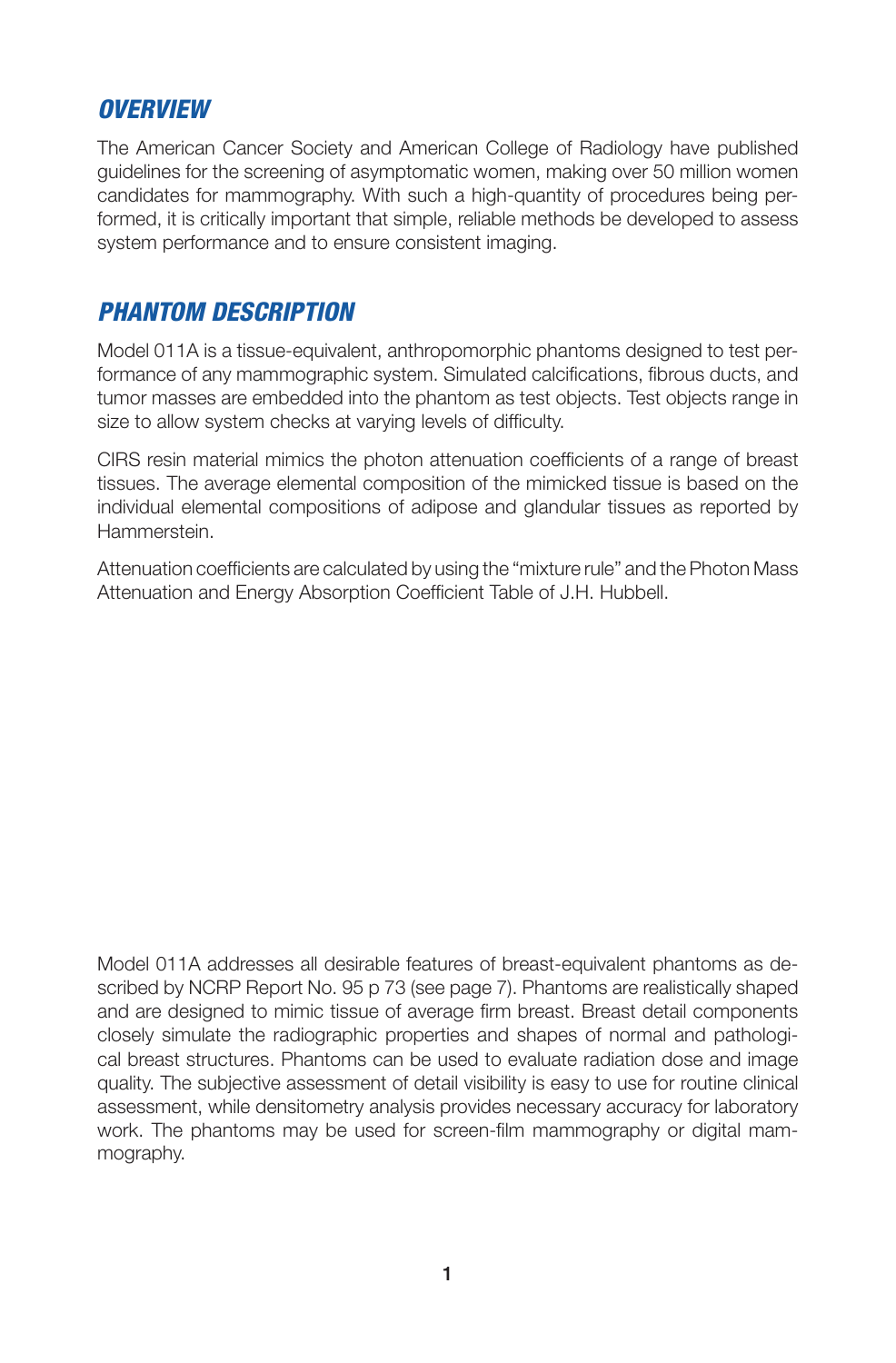#### Phantom Comparisons

Table 3 on page 8 provides a comparison of composite attenuation for vari-

ous commercially-available mammographic phantoms and Hammerstein's references.(11)

#### Shape

Standard dental modeling techniques were used to obtain molds of the compressed right breast of a volunteer female subject.



#### **Materials**

Tissue-equivalent resin molding techniques are used in the manufacturing process. Our resin molding system has been developed over the past 30 years to allow tissue mimicking at a range of energy levels. Refer to pages 7 and 9 for comparisons of linear attenuation coefficients of actual breast tissue and CIRS simulated tissue.

The materials used in each phantom have been formulated for optimum response in the film screen mammographic range of x-ray exposure (24 to 34 kVp). CIRS resin materials mimic the photon attenuation coefficients of a range of breast tissues. The average elemental composition of the mimicked human breast is based on the individual elemental compositions of adipose and glandular tissues as reported by Hammerstein. (11) See *Table 2 and 3* for comparative data (pages 7 and 8).

The attenuation coefficients are calculated using the "mixture rule" and the photon mass attenuation and energy absorption coefficients table of J. H. Hubbell. (16)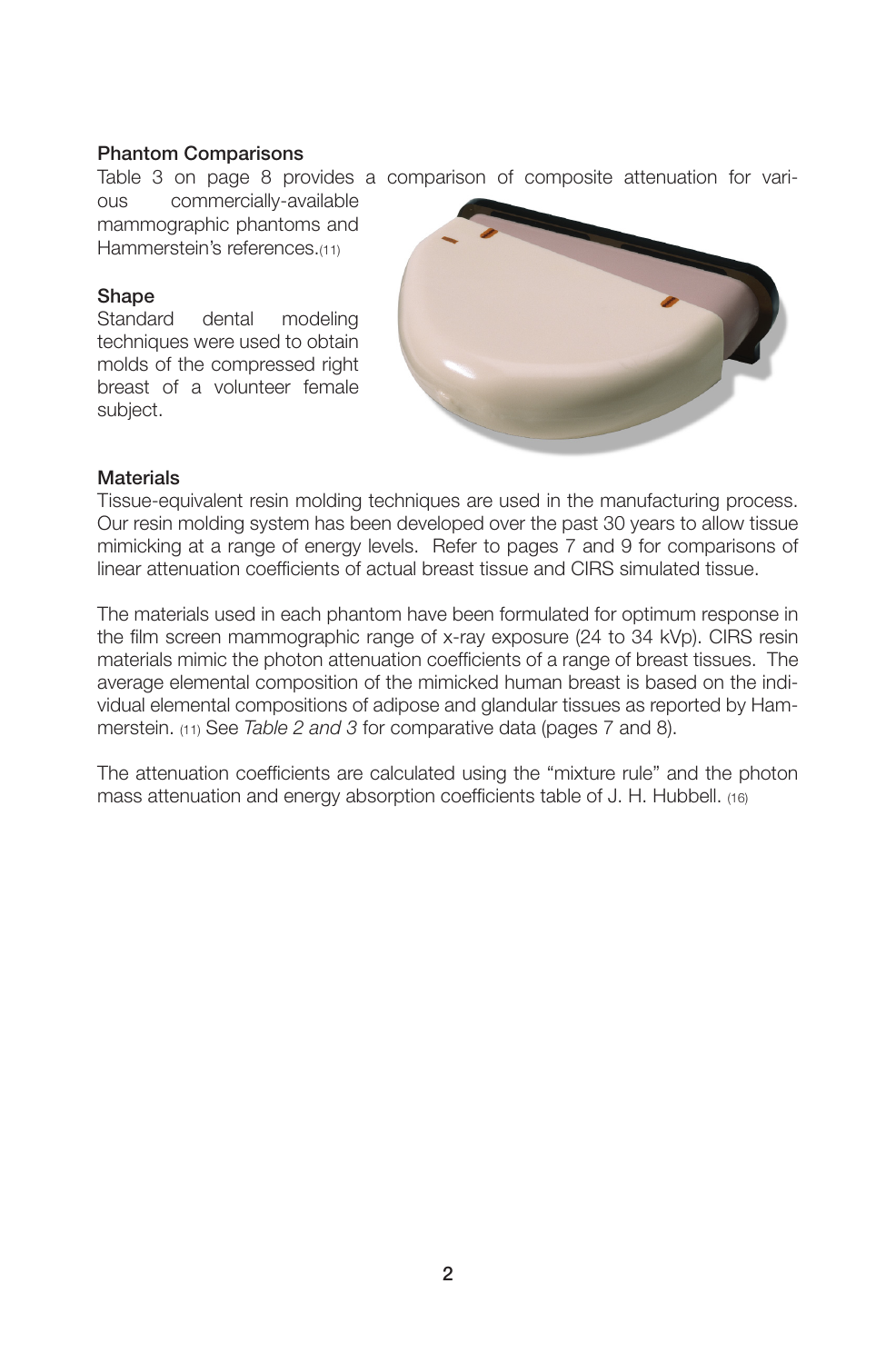### *SPECIFICATIONS*



| Line Pair target<br>5 to 20lp/mm (16)<br>segments with 5<br>lines each: 3, 6, 7,<br>8, 9, 10, 11, 12,<br>13, 14, 15, 16, 17,<br>18, 19, and 20) | CaCO <sub>3</sub> specks<br>grain size (mm)<br>2.0.130<br>0.165<br>3.<br>0.196<br>4.<br>0.230<br>5.<br>0.275<br>6.<br>0.400<br>7. | <b>Step Wedge</b><br>1 cm thick<br>100% gland<br>14.<br>15.<br>70% gland<br>16.<br>50% gland<br>30% gland<br>17.<br>18.<br>100% adipose | <b>Nylon Fibers</b><br>diameter size (mm)<br>1.25<br>19.<br>0.83<br>20.<br>0.71<br>21.<br>0.53<br>22.<br>0.30<br>23. | <b>Hemispheric Masses</b><br>75% glandular/ 25% adipose<br>thickness (mm) |
|-------------------------------------------------------------------------------------------------------------------------------------------------|-----------------------------------------------------------------------------------------------------------------------------------|-----------------------------------------------------------------------------------------------------------------------------------------|----------------------------------------------------------------------------------------------------------------------|---------------------------------------------------------------------------|
| 31 Optical Density<br>reference zone<br>32 Edge of Beam<br>localization target                                                                  | 0.230<br>8.<br>0.196<br>9.<br>0.165<br>10.<br>0.230<br>11.<br>0.196<br>12.<br>0.165<br>13.                                        |                                                                                                                                         |                                                                                                                      |                                                                           |

Phantom Body: Length 12.5 cm Width 18.5 cm Height 4-6 cm Material: Epoxy

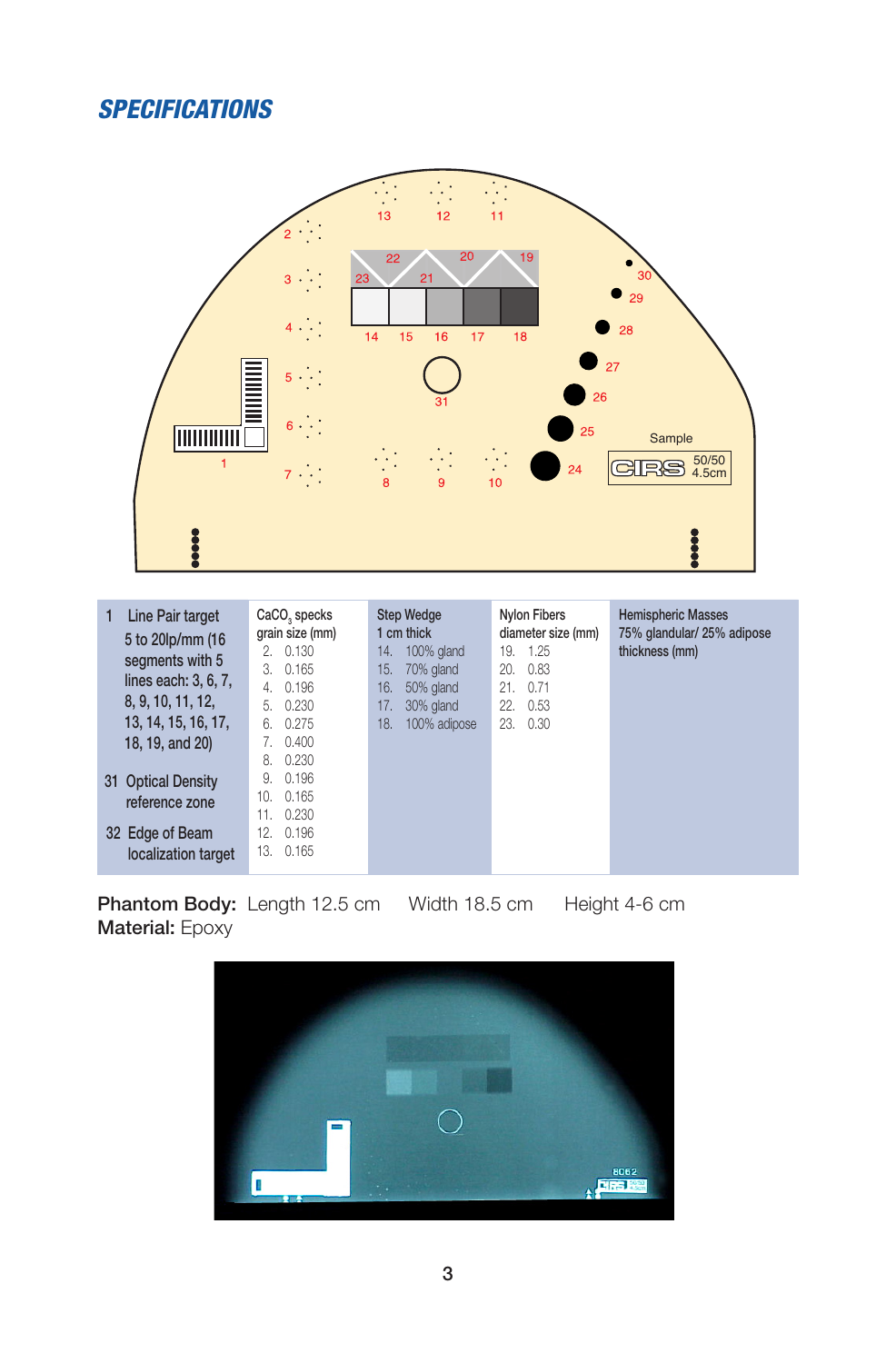### *GENERAL USE OF PHANTOM*

- 1. Select the technique you would use on a normal 4.5 cm compressed breast of average glandular composition.
- 2. Take one photo-timed image using standard technique for an average breast imaging patient.
- 3. With standard densitometer, read central background density in the center of the phantom image. This background density should be 1.2 to 1.4 optical density.
- 4. If first film does not give OD of 1.2 to 1.6, then adjust technique to obtain a background OD within this range.
- 5. Record technique and retain image. This becomes your Image Control Film.

#### *QUANTITATIVE PROCEDURES*

At least once a week, take an image of the phantom.

- 1. Count the number of microcalcification groups visible and record the number.
- 2. Count the number of simulated tumors and record the number.
- 3. With optical densitometer, read fat and gland steps of the step wedge. Record the values and the difference (i.e.: contrast). The Fat/Gland - Step 1 vs. Step 5 should be 0.34 or greater.
- 4. With microscope or magnification lens, identify the number of line pair/mm, which are discernible.
- 5. Record values on the record sheet provided by CIRS *(Figure 4, page 10)*.

#### *INTERPRETATION OF MICROCALCIFICATION VISIBILITY*

The specks in these phantoms are manufactured from pure calcium carbonate - (CaCO<sub>3</sub>) the most common mineral composition found in microcalcifications in breast tissue.

The CaCO<sub>3</sub> is size selected in a two-part process. The first is a size grouping using ASTM standard laboratory sieves. The second is hand selection of individual specks by technicians trained to select the most uniform specks from each sieve size group.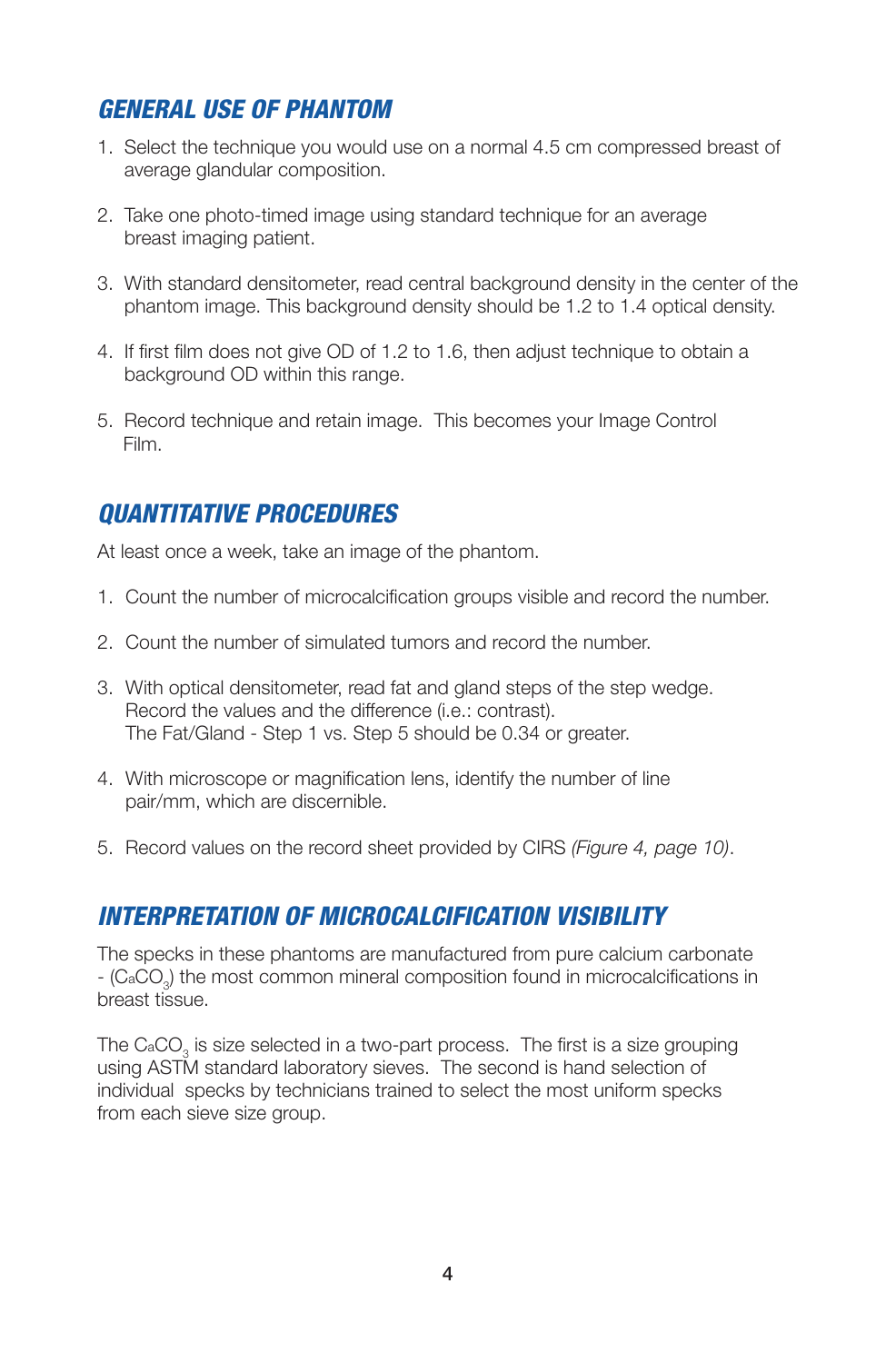# *MICROCALCIFICATION (CONT.)*

The visibility of the resulting specks embedded in the phantom will be affected by the following conditions:

- 1. The individual speck is "pure  $CaCO<sub>3</sub>$ " (There is a 1 percent impurity in the natural mineral).
- 2. The individual speck is round verses elongated in shape.
- 3. The broadest face of the speck, when imaged, is perpendicular to the beam.
- 4. The cassette screen is functioning optimally over the position of the speck.

Thus, while each group of the specks is positioned carefully, there are times when one or two specks in a group, especially the smaller sizes, will not always be visible when being imaged. This is normal.

# *TEST OBJECT DETECTABILITY*

- 1. Detectability is a function of the combination of X-ray machine / Film type / Screen/ processor total system. As such, there is no singular answer to the question of detectability. Some machine/ film / processor combinations permit greater detectability than others. Because of this variability, QA record keeping approach (*Figure 4, page 10*) is recommended.
- 2. For reference, detectability minimums (with film density  $= 1.2$ )
	- to 1.6 ) are in the range set forth below.
	-
	-
	- Line pair 15 to 16 lp/mm identifiable
	- Speck Group All specks larger than 0.196 visible
	- Nylon fibers 4 largest visible
	- Masses 4 largest visible
- 

# *LONG - TERM COMPARISONS*

Once a quarter, take one of the weekly test films and compare visually to the initial Control Image Film *(Step 1 under - "What to do first")*. You should see identical images. If not, then corrective actions should be initiated.

# *RECORD KEEPING*

- 1. Daily record of processor function (temperature and OD of Step 10 or 11). This requirement is well understood and not discussed further in this paper.
- 2. Weekly record of step wedge contrast and detail visibility.
- 3. Retained films of weekly phantom checks.
- 4. Keep the QA record sheets *(page 10)* in a file as proof of acceptable system performance.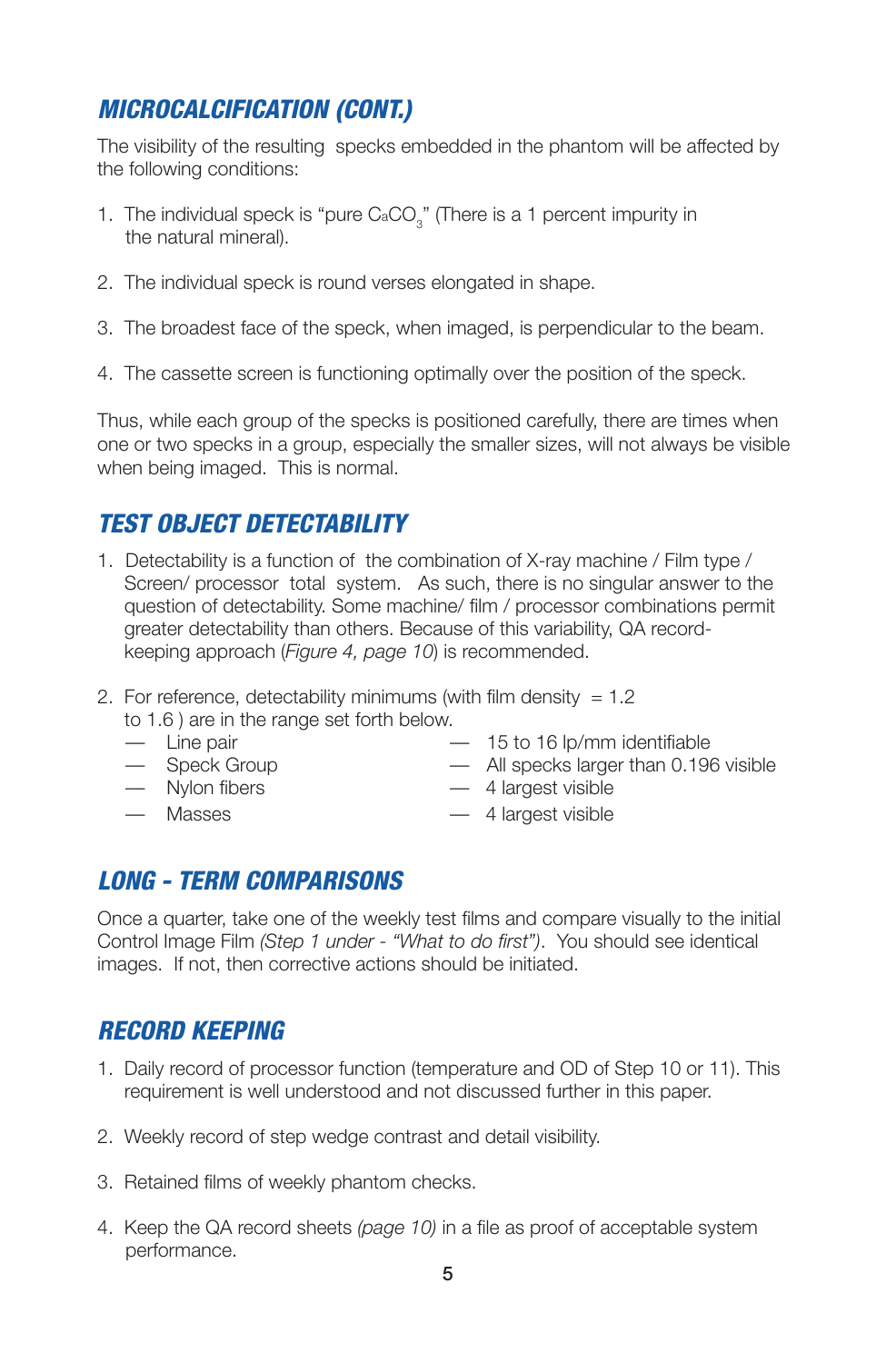# *STANDARD REFERENCE DEVELOPMENT*

Phantoms for use in mammography should simulate a real breast as closely as possible. (2) A list of desirable features for such a phantom appears in Table 1 (page 7). Note that the phantom should be able to test for both image quality and dose if system performance is to be evaluated. The phantoms must also be easy to use and yield images that may be unambiguously interpreted.

Image Contrast may be measured quantitatively with standard densitometers through the use of the embedded step wedge.

Dose may be calculated by "TLD" or by ion chamber placed on top of the phantom and converted to average glandular dose through conversion tables (3.6 and 3.7) in NCRP Report #85. (2)



Resolution - Simulated tumors and microcalcifications of known size and location are embedded in the phantom for qualitative evaluation. The smallest microcalcifications and tumors are small enough that they will not normally be detected.

#### NOTES:

(1) 1/2 RAD is considered the maximum acceptable dose for 1 view mammogram of the average patient per NCRP- 80 criteria (NCRP-80 Pgs. 40 - 56.)

(2) Measurements were taken at exposure settings which produced background photographic density of 1.0 using ortho-m film, Min-R screen, grid, and general purpose processor.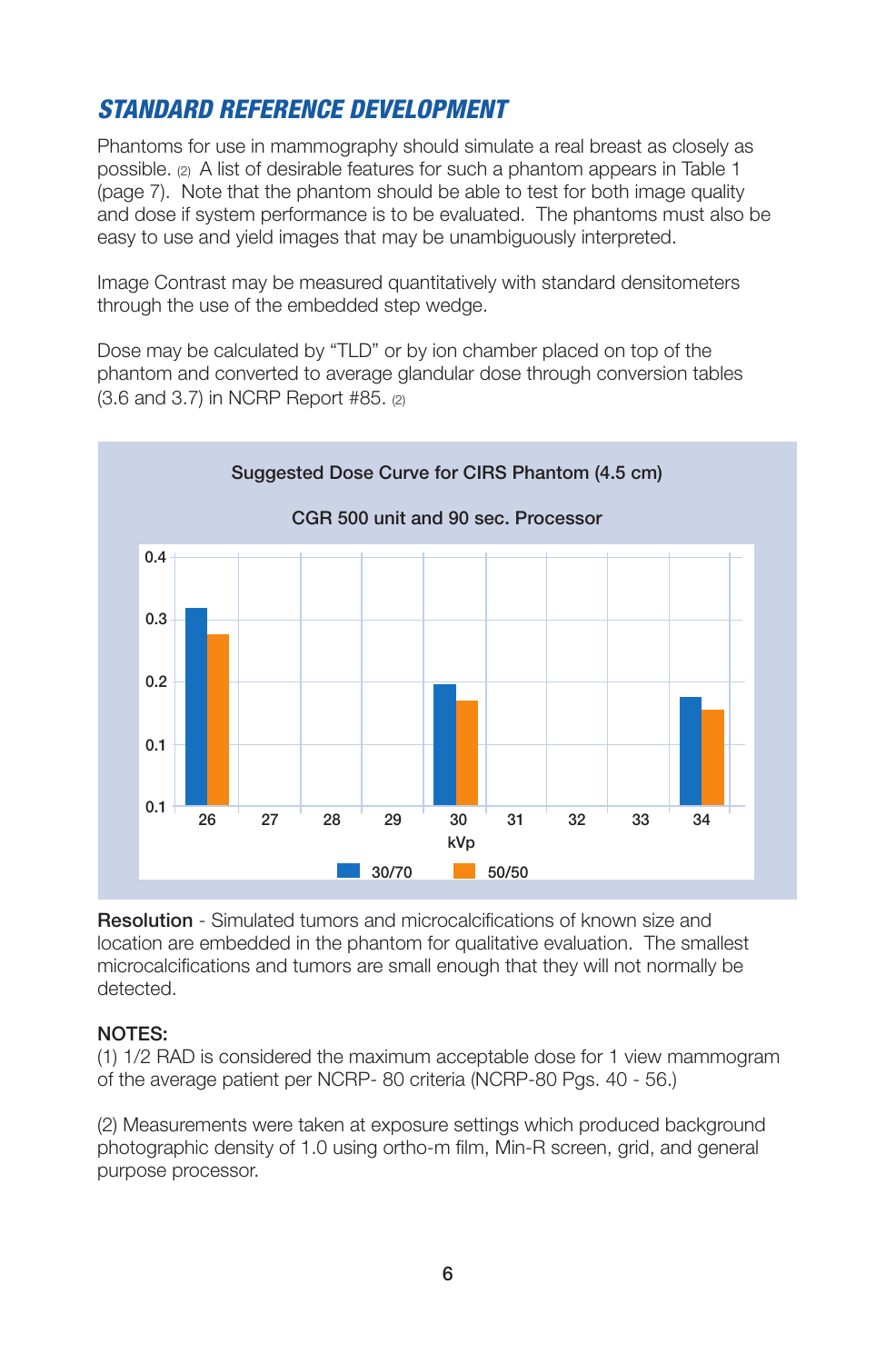# *DESIRABLE FEATURES OF A BREAST PHANTOM* <sup>1</sup>

(TABLE 1)

1. Structural characteristics of the phantom

| А.  | Phantom should be realistically shaped.                                                  |
|-----|------------------------------------------------------------------------------------------|
| IB. | The phantom should be Tissue equivalent.                                                 |
| 'С. | Phantom should have realistic background.                                                |
| D.  | Phantom components should mimic features of breast<br>disease\ (calcifications, tumors). |

- 2. Phantom should be easy to use.
- 3. Phantoms should test relevant parameters including absorbed dose an image quality.
- 4. For phantom images it should be easy to interpret and provide accurate, unambiguous measure of image quality.

According to NCRP Report No. 95, pg.73

#### *LINEAR ATTENUATION COEFFICIENTS ACTUAL VS SIMULATED* (TABLE 2)

|            |        | 100% Adipose |        | 70% Glandular |        | 30% Glandular |        | 100% Glandular |        | 50% Glandular |
|------------|--------|--------------|--------|---------------|--------|---------------|--------|----------------|--------|---------------|
| <b>KEV</b> | Actual | Simulated    | Actual | Simulated     | Actual | Simulated     | Actual | Simulated      | Actual | Simulated     |
| 10         | 2.8211 | 2.7891       | 4.2396 | 4.0294        | 3.4026 | 3.3013        | 4.9195 | 4.6330         | 3.8120 | 3.6612        |
| 15         | 0.9424 | 0.9388       | 1.3600 | 1.3364        | 1.1136 | 1.1030        | 1.5602 | 1.5300         | 1.2341 | 1.2194        |
| 20         | 0.5011 | 0.5009       | 0.6815 | 0.6805        | 0.5751 | 0.5751        | 0.7680 | 0.7681         | 0.6272 | 0.6272        |
| 30         | 0.2770 | 0.2772       | 0.3388 | 0.3407        | 0.3023 | 0.3034        | 0.3684 | 0.3719         | 0.3202 | 0.3219        |
| 40         | 0.2194 | 0.2194       | 0.2528 | 0.2537        | 0.2331 | 0.2336        | 0.2688 | 0.2708         | 0.2428 | 0.2436        |
| 50         | 0.1956 | 0.1954       | 0.2188 | 0.2191        | 0.2051 | 0.2052        | 0.2220 | 0.2309         | 0.2118 | 0.2121        |
| 60         | 0.1824 | 0.1821       | 0.2010 | 0.2009        | 0.1900 | 0.1899        | 0.2099 | 0.2103         | 0.1954 | 0.1954        |
| 80         | 0.1668 | 0.1665       | 0.1813 | 0.1909        | 0.1727 | 0.1725        | 0.1883 | 0.1883         | 0.1770 | 0.1767        |
| 100        | 0.1566 | 0.1563       | 0.1693 | 0.1688        | 0.1618 | 0.1615        | 0.1754 | 0.1753         | 0.1655 | 0.1652        |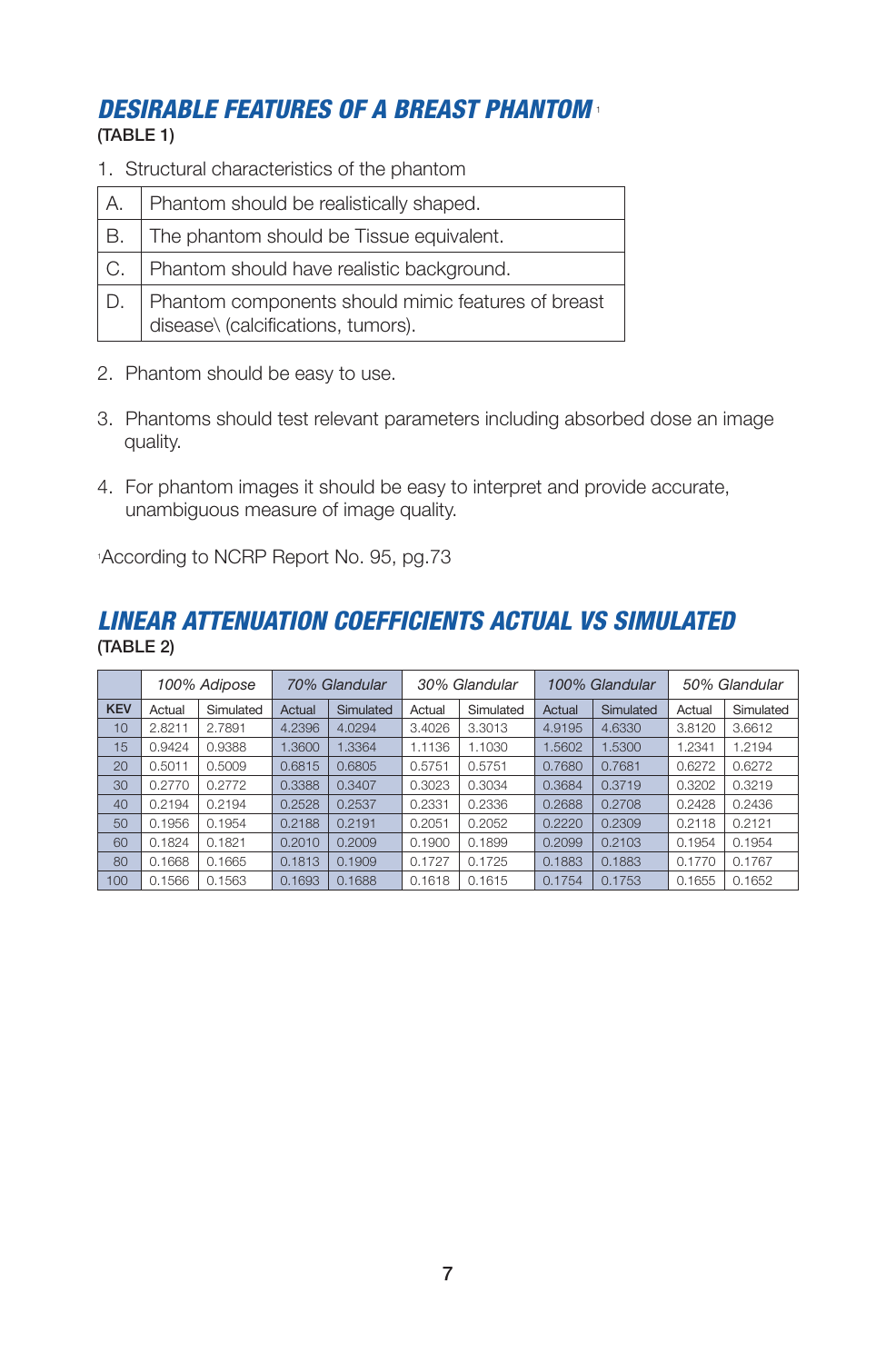| TISSUE          | Acrylic    | Acrylic | <b>BR-12</b> | 50/50         | 30/70       | 50/50       | 30/70       | 50/50         | 20/80       | 50/50     | 50/50          |
|-----------------|------------|---------|--------------|---------------|-------------|-------------|-------------|---------------|-------------|-----------|----------------|
| THICKNESS (cm)  | 4.4        | 4.55    | 4.5          | $\frac{1}{2}$ | 4.5         | 4.5         | S.O         | $\frac{0}{2}$ | co          | 4.2       | 4.5            |
| <b>MFGR</b>     | <b>ACR</b> | Mfgr#2  | <b>CIRS</b>  | <b>CIRS</b>   | <b>CIRS</b> | <b>CIRS</b> | <b>CIRS</b> | <b>CIRS</b>   | <b>CIRS</b> | CIRS Slab | <b>MTM 100</b> |
| FAT LAYER       | n/a        | n/a     | n/a          | yes           | yes         | yes         | yes         | yes           | yes         | n/a       | yes            |
| KEV             |            |         |              |               |             |             |             |               |             |           |                |
| $\tilde{=}$     | 15.5565    | 17.0861 | 15.966       | 13.7728       | 14.3436     | 15.6034     | 15.9943     | 17.4341       | 18.4018     | 15.3772   | 15.6034        |
| 15              | 5.1325     | 5.6061  | 5.3214       | 4.5971        | 4.7993      | 5.2068      | 5.3508      | 5.8165        | 6.1676      | 5.1216    | 5.2068         |
| 8               | 2.6875     | 2.9129  | 2.7471       | 2.3826        | 2.5136      | 2.6962      | 2.8012      | 3.0098        | 3.2472      | 2.6344    | 2.6962         |
| $\overline{30}$ | 18487      | .5496   | 1.4186       | .2429         | .3391       | .4038       | .4908       | .5648         | 1.7488      | .3521     | .4038          |
| $\overline{6}$  | 1.1322     | .2024   | 1.0777       | 0.9502        | 1.0368      | 1.0720      | 1.1536      | 1.1938        | .3628       | 1.0232    | 1.0720         |
| S <sub>0</sub>  | 1.0027     | .0612   | 0.9404       | 0.8318        | 0.9136      | 0.9379      | 1.0162      | 1.0439        | .2047       | 0.8909    | 0.9379         |

TOTAL ATTENIIATION COMPARISON FOR VARIOUS PHANTOM DENSITIES AND SIZES made a *TOTAL ATTENUATION COMPARISON FOR VARIOUS PHANTOM DENSITIES AND SIZES* (TABLE 3) This chart compares the composite attenuation for various phantom size/ density combinations. The linear attenuation coefficient for each type of material<br>(wax, acrylic, gland, etc.) applied to the thickness of the materia (wax, acrylic, gland, etc.) applied to the thickness of the material in each phantom design permits calculation of the coefficient of total attenuation for each design. This chart compares the composite attenuation for various phantom size/ density combinations. The linear attenuation coefficient for each type of material

# **ACTUAL BREAST TISSUES** *ACTUAL BREAST TISSUES*

per Hammerstein per Hammerstein

| <b>TISSUE</b>  | 50/50   | 50/50    | 30/70       | 20/80    | 50/50   | 50/50         |
|----------------|---------|----------|-------------|----------|---------|---------------|
| THICKNESS (cm) | 4.5     | <u>ნ</u> | <b>S.</b> 0 | <u>င</u> | 4.2     | $\frac{1}{4}$ |
| <b>MFGR</b>    | Actual  | Actual   | Actual      | Actual   | Actual  | Actual        |
| FAT LAYER      | yes     | yes      | yes         | yes      | g       | yes           |
| KEV            |         |          |             |          |         |               |
| $\tilde{=}$    | 16.1631 | 18.0691  | 16.4315     | 18.8438  | 16.0104 | 14.2571       |
| $\frac{5}{2}$  | 5.2618  | 5.8788   | 5.3966      | 6.2186   | 5.1833  | 4.6447        |
| 8              | 2.6962  | 3.0098   | 2.8015      | 3.2506   | 2.6341  | 2.3826        |
| 30             | 1.3976  | 1.5577   | .4864       | 1.7456   | 1.3447  | 1.2375        |
| $\overline{a}$ | 1.0691  | 1.1905   | 1.1519      | 1.3616   | 1.0196  | 0.9477        |
| 50             | 0.9370  | 1.0429   | 1.016       | 1.2049   | 0.8897  | 0.8311        |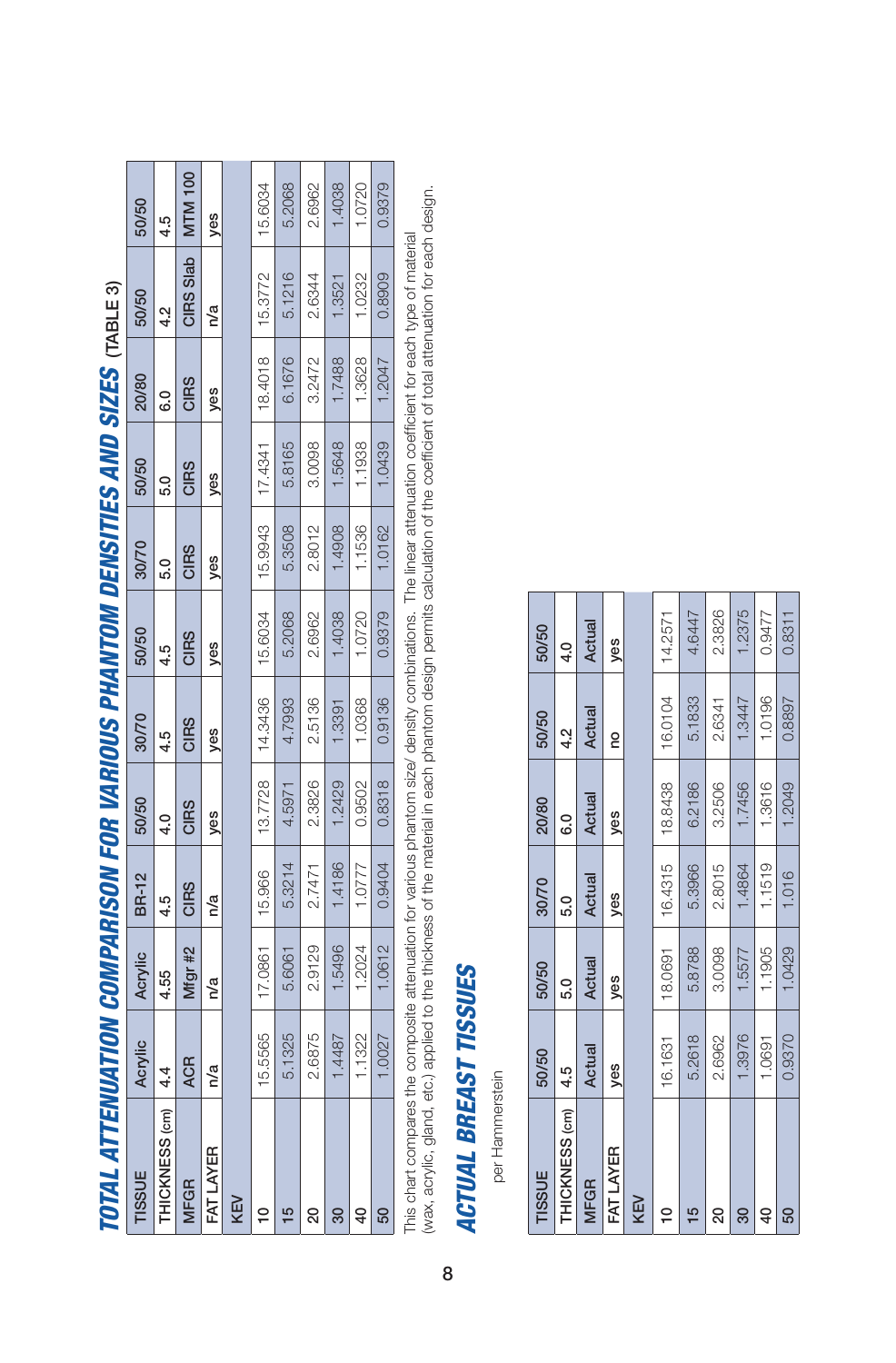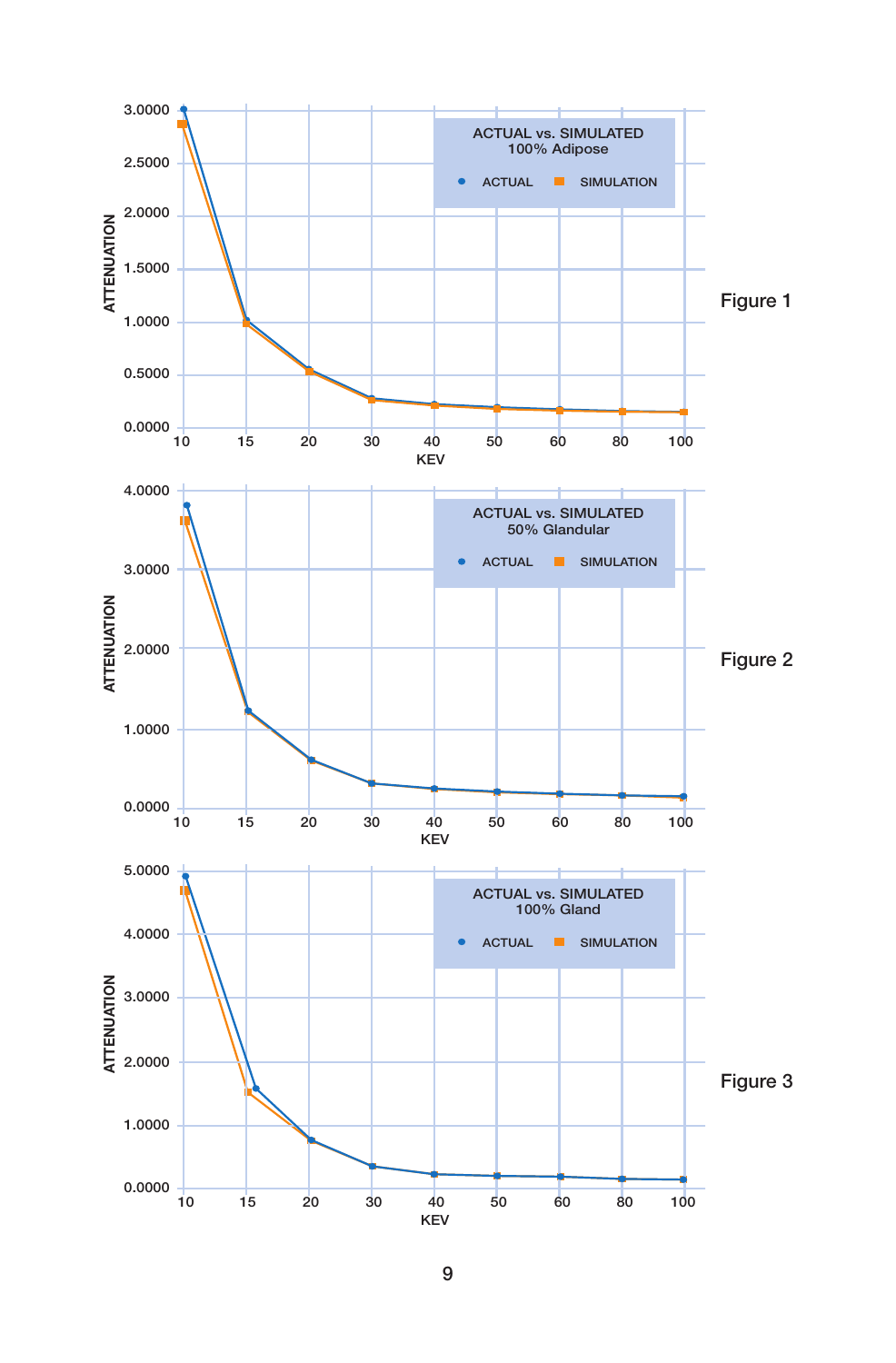| <b>MAMMOGRAPHY</b><br>Quality Assurance Record                           |                     | MAMMO UNIT<br>LOCATION |        |   |   | PROCESSOR TYPE                                                                                    | QC PHANTOM #<br><b>WEEK/MONTH</b><br>PROCESSOR CYCLE 90 sec/2.5 min/3.0 min                                              |
|--------------------------------------------------------------------------|---------------------|------------------------|--------|---|---|---------------------------------------------------------------------------------------------------|--------------------------------------------------------------------------------------------------------------------------|
|                                                                          | BASELINE   DAY/WK 1 |                        | $\sim$ | က | 4 | 5                                                                                                 | <b>REMARKS</b>                                                                                                           |
| Film Type                                                                |                     |                        |        |   |   |                                                                                                   | Record film type and serial number of film box in use.                                                                   |
| KVP with phototimer)                                                     |                     |                        |        |   |   |                                                                                                   | Record KVP used for phantom test measurement. Use<br>KVP normally used for average density 4.5cm breast.                 |
| mAs                                                                      |                     |                        |        |   |   |                                                                                                   | Record mAs value.                                                                                                        |
| Temperature F<br>Processor                                               |                     |                        |        |   |   |                                                                                                   | Record processor temperature at 9:00 a.m. each day.                                                                      |
| Processor Contrast<br>Step 911                                           |                     |                        |        |   |   |                                                                                                   | Keep a box of film set aside-sensitize and process. Read<br>step 10 with optical densitometer. Record value.             |
| Processor Speed<br>Sensitivity step 10                                   |                     |                        |        |   |   |                                                                                                   | Again, read steps 9-11 on the sensitize film. Subtract<br>step 9 value from step 11. Record contrast.                    |
| Phantom Contrast<br>Step 1 to 5                                          |                     |                        |        |   |   |                                                                                                   | On the phantom test image, read step wedge it Step1<br>and step 5. Subtract values. Record contrast.                     |
| Background Density<br>Phantom Central                                    |                     |                        |        |   |   |                                                                                                   | middle of phantom With optical densitometer. Record values.<br>On the phantom test image, read background density in the |
| Calcifications<br>Phantom                                                |                     |                        |        |   |   |                                                                                                   | On phantom test image, count the number of micro<br>calcification groupings visible. Record value.                       |
| Low Contrast Masses<br>Pantam                                            |                     |                        |        |   |   |                                                                                                   | On the phantom test image, count the number of low<br>contrast masses visible. Record value.                             |
| Phantom Fibers                                                           |                     |                        |        |   |   |                                                                                                   | On phantom test image, count the number of fibers visible.<br>Record value.                                              |
| Line Pair Visible<br>Phantom                                             |                     |                        |        |   |   |                                                                                                   | microscope. Record the number of line pairs/mm resolvable<br>On phantom test image, view line pair test target with      |
| Edge of Beam                                                             |                     |                        |        |   |   |                                                                                                   | On phantom test image, count the number of dots in record.<br>(One dot equates to 2 mm from edge of bucky.               |
| <b>DOSe</b><br>(Mean glandular dose for a<br>4.5cm 50% glandular breast) |                     |                        |        |   |   |                                                                                                   | convert to mean glandular dose or, contact CIRS for QC kit<br>Calculate the exposure monthly with ION chamber and        |
| FORM QC/01/02                                                            |                     |                        |        |   |   | Order replacement forms from: CIRS 2428 Almeda Ave. Suite 212, Norfolk, VA 23513 • (804) 855-2765 | For weekly readings, use 1-sheet/month.<br>For daily readings, use 1 sheet/week.                                         |

Figure 4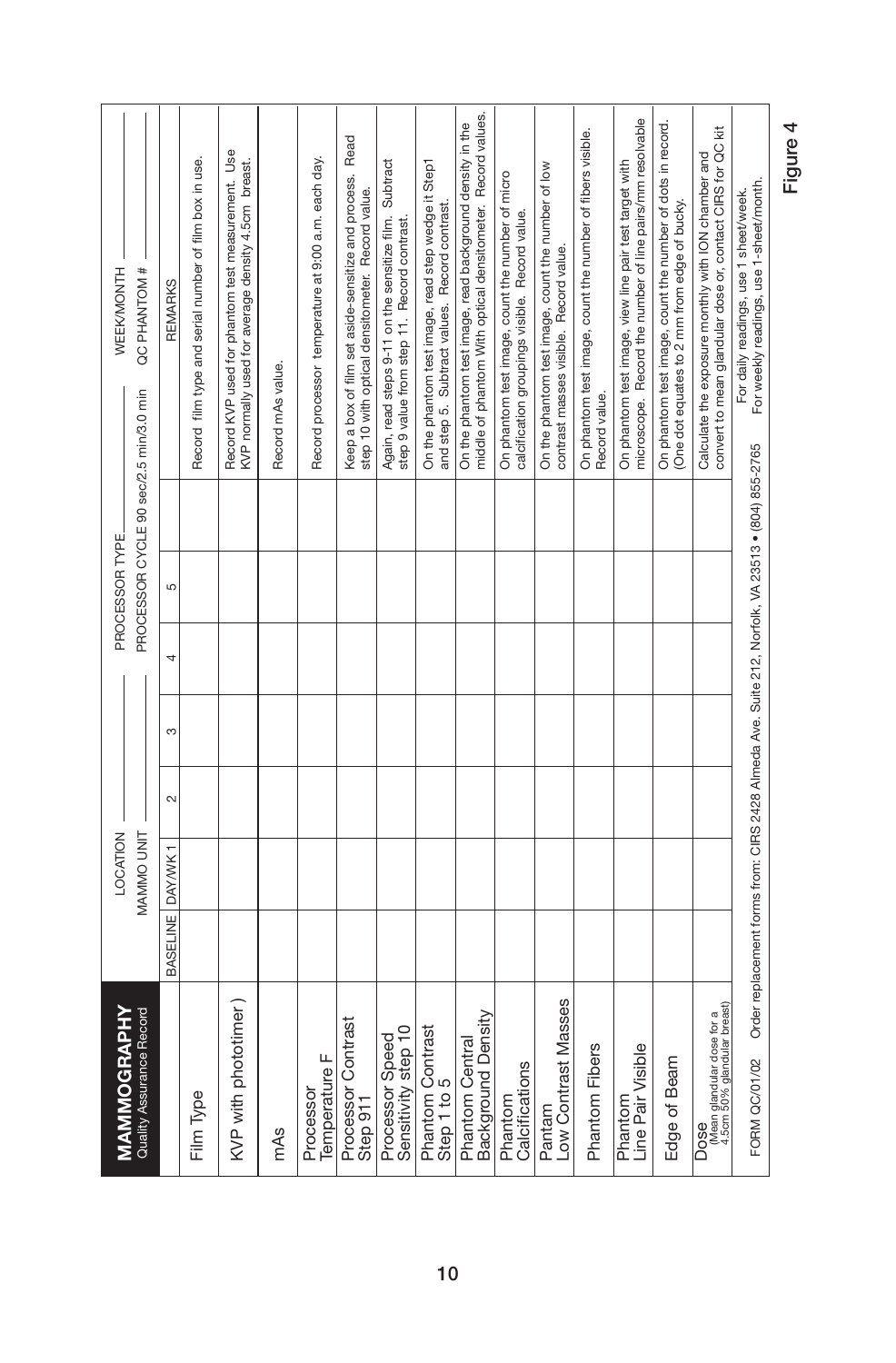#### *CARE AND HANDLING*

These phantoms are manufactured from high quality materials; but like the anatomy they represent, should be handled with care. Well-maintained equipment will last many years.

- When not in use, store in a safe location at normal room temperature. If subjected to temperatures above 110°F for any extended period of time, return the phantom to CIRS for recertification.
- Clean using mild soap and water solutions. Avoid contact with corrosive substances and with radiographic contrast media. Wash thoroughly if such contact occurs.

#### *REFERENCES*

- 1. *American Cancer Society;* CA32: 226-230; 1982.
- 2. *National Council on Radiation Protection and Measurements (NCRP);* Report #85; March 86.
- 3. Stanton L., Villafana, Day, Lightfoot; *Dosage Evaluation in Mammography;* RADIOLOGY; 50:577-584; 1984.
- 4. Johns H.E., Cunningham J.R.; *THE PHYSICS OF RADIOLOGY;* 4th Edition.
- 5. McCrohon J.L., Thompson W.E., Butler P.F., Goldstein H.A., Phillips P.R., Jans R.G.; *Mammographic Phantom Evaluation Project;* HHS Publication; 83:8213; 1983.
- 6. Fatouros P.F., Skubic S.; *The Development and Use of Realistically-Shaped, Tissue Equivalent Phantom for Assessing the Mammographic Process;* RADIOLOGY; 157P:32; 1985.
- 7. Fatouros P.F.; *Resolution and Noise in Xeromammography;* MEDICAL PHYSICS; 9:819-829; 1982.
- 8. Fatouros P.F., Goodman H., Rao G., Beachley M., Janis S., Bourland P.; *Absorbed Dose and Image Quality in Xeromammography.* Proceedings SPIE; Vol 419; 1983.
- 9. White D.R., Tucker A.; *A Test Object for Assessing Image Quality in Mammography;*  BJR 53:331-335; 1980.
- 10. Hessler C., Depeursinge C., Greceescu M., et al; Objective *Assessment of Mammography Systems,* Part I: Method;RADIOLOGY; 156:215-219; 1985.
- 11. Hammerstein R., Miller D., White D., et al; *Absorbed Dose in Mammography;* RADI-OLOGY;130:485-491.
- 12. Skubic S.; *An Investigation of the Relationship Between Image Quality and Breast Dose in Xeromammography.* Dissertation; Medical College of Virginia; May, 1986.
- 13. Skubic S., Fatouros P.F.;*The Dependence of Absorbed Breast Dose on X-Ray Modality, X-Ray Technique, and Breast Thickness;* RADIOLOGY; 161:263-270; 1986.
- 14. Fewell, Shuping; *Handbook of Mammographic Spectra;* FDA Publication.
- 15. Skubic S.E., Fatouros P.P., Goodman H.; *The Effect of Breast Composition on Absorbed Dose and Image Contrast;* In Publication.
- 16. Hubbell J.H.; *INTERNATIONAL JOURNAL RADIATION ISOT;*  Vol. 33:1269-1290; 1982.
	-
- 17. *American College of Radiology Guidelines on Mammographic Screening.*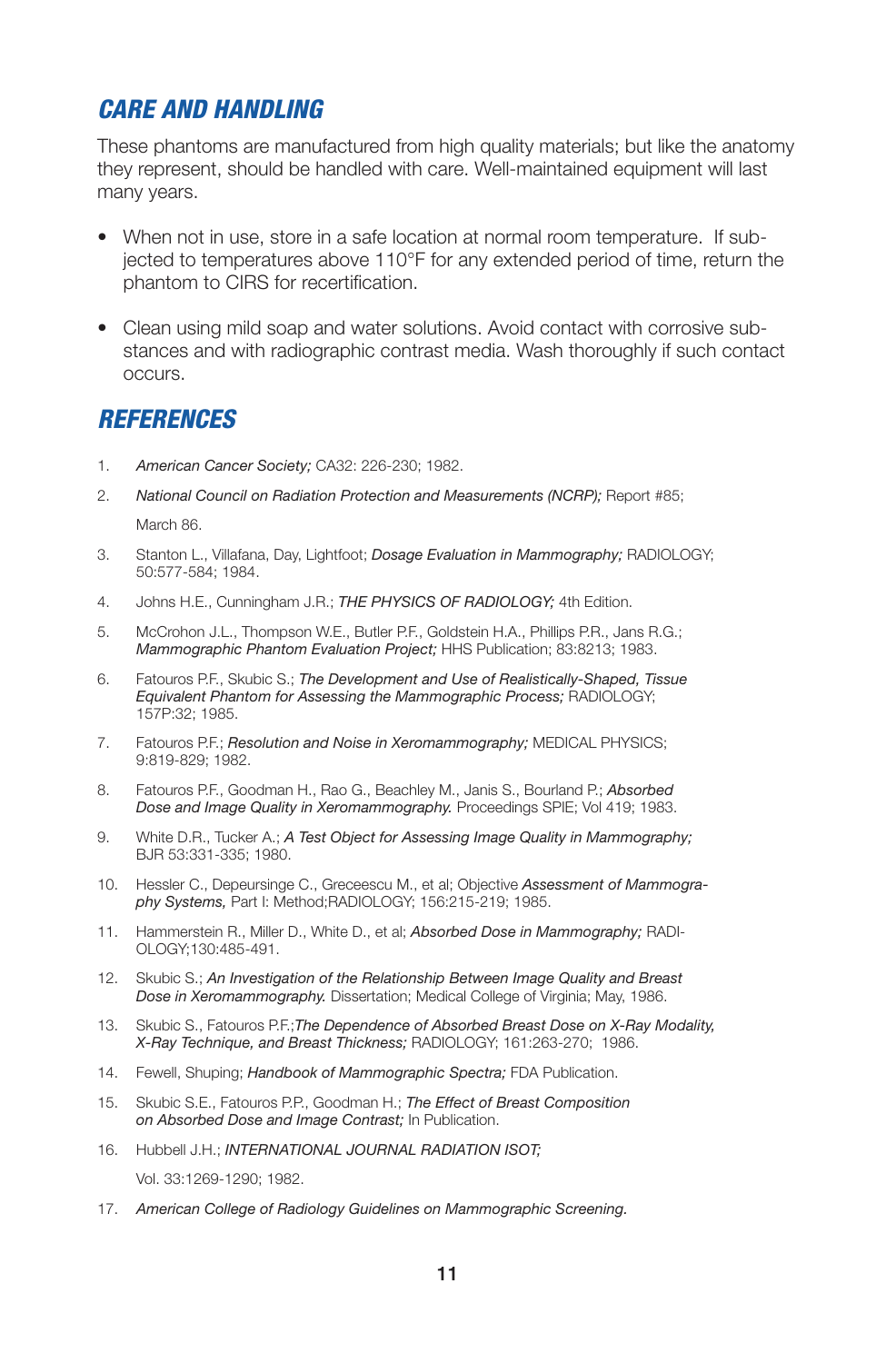#### *WARRANTY*

All standard CIRS products and accessories are warranted by CIRS against defects in material and workmanship for a period as specified below. During the warranty period, the manufacturer will repair or, at its option, replace, at no charge, a product containing such defect provided it is returned, transportation prepaid, to the manufacturer. Products repaired in warranty will be returned transportation prepaid.

There are no warranties, expressed or implied, including without limitation any implied warranty of merchantability or fitness, which extend beyond the description on the face hereof. This expressed warranty excludes coverage of, and does not provide relief for, incidental or consequential damages of any kind or nature, including but not limited to loss of use, loss of sales or inconvenience. The exclusive remedy of the purchaser is limited to repair, recalibration, or replacement of the product at manufacturer's option.

This warranty does not apply if the product, as determined by the manufacturer, is defective because of normal wear, accident, misuse, or modification.

#### Non-Warranty Service

If repairs or replacement not covered by this warranty are required, a repair estimate will be submitted for approval before proceeding with said repair or replacement.

#### Returns

If you are not satisfied with your purchase for any reason, please contact your local distributor prior to returning the product. Visit https://www.cirsinc.com/distributors/ to find your local distributor. If you purchased your product direct through CIRS, call Customer Service at 800-617-1177, email rma@cirsinc.com, or fax an RMA request form to 757-857-0523. CIRS staff will attempt to remedy the issue via phone or email as soon as possible. If unable to correct the problem, a return material authorization (RMA) number will be issued. Non-standard or "customized" products may not be returned for refund or exchange unless such product is deemed by CIRS not to comply with documented order specifications. You must return the product to CIRS within 30 calendar days of the issuance of the RMA. All returns should be packed in the original cases and or packaging and must include any accessories, manuals and documentation that shipped with the product. The RMA number must be clearly indicated on the outside of each returned package. CIRS recommends that you use a carrier that offers shipment tracking for all returns and insure the full value of your package so that you are completely protected if the shipment is lost or damaged in transit. If you choose not to use a carrier that offers tracking or insure the product, you will be responsible for any loss or damage to the product during shipping. CIRS will not be responsible for lost or damaged return shipments. Return freight and insurance is to be pre-paid.

#### With RMA number, items may be returned to:

**CIRS Receiving** 900 Asbury Ave, Norfolk, Virginia, 23513 USA

| Product                                                          | <b>Warranty Period</b> |
|------------------------------------------------------------------|------------------------|
| Model 011A - Tissue Equivalent<br><b>Phantom for Mammography</b> | 60 Months              |